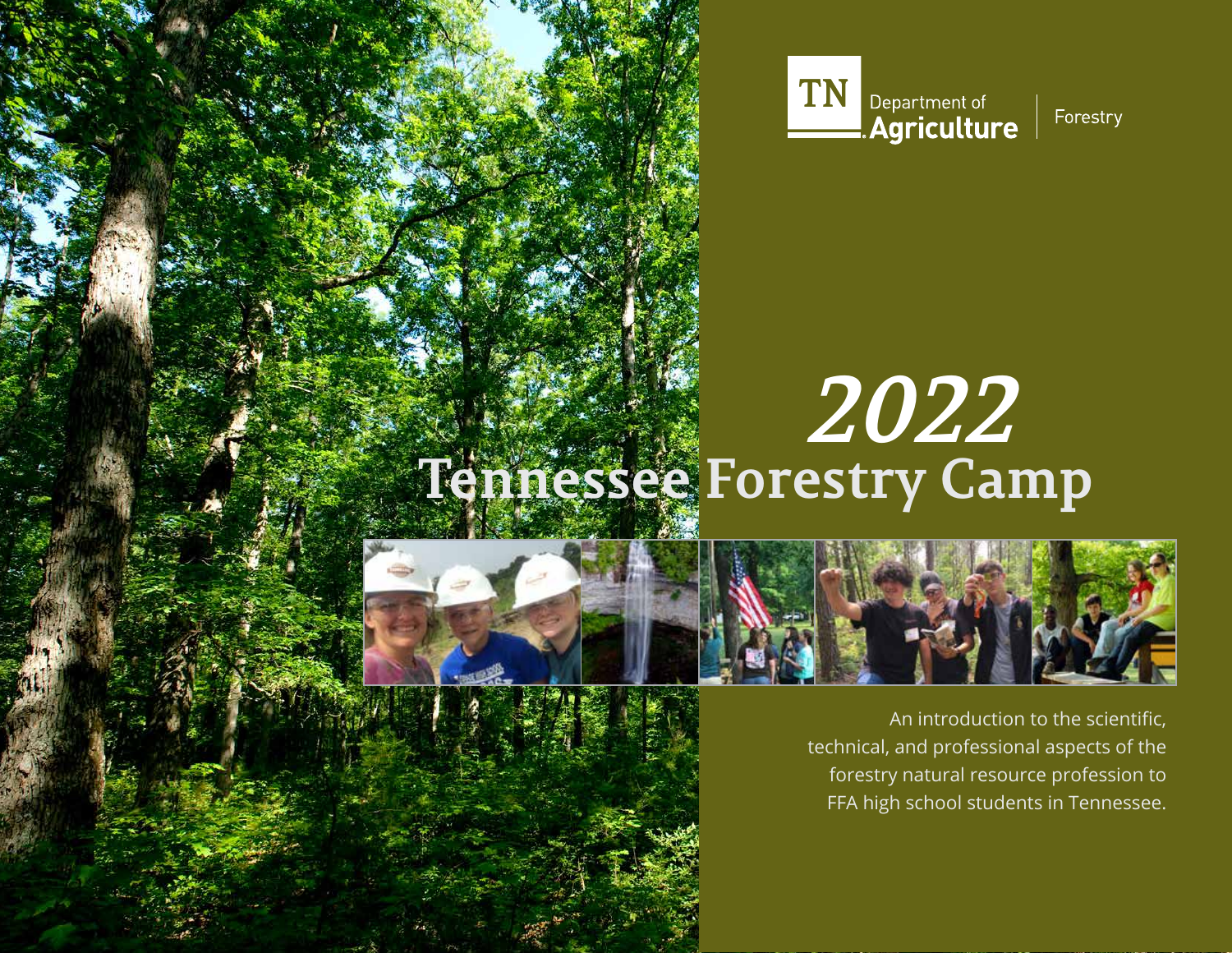



Since 1950, Tennessee Forestry Camp has been providing a wonderful opportunity for high school students affiliated with FFA to discover and enhance their environmental conservation knowledge, skills, and ethics through the leadership and instruction of camp counselors and forestry professionals.

The Tennessee Department of Agriculture Division of Forestry and the Tennessee Department of Education Career and Technical Education Division are avid supporters of Forestry Camp. They provide knowledgeable instructors with extensive forest management experience and develop leadership skills through the guidance of camp counselors, respectively. This support goes a long way in making camp fun and educational all while making it efficient to host camp at a reasonable fee. In addition to the State of Tennessee sponsors, the Tennessee Forestry Association and companies of the forest industry in the state contribute to the camp through donations and/or personnel.

# **Forestry**

The core nature of camp is outdoor, hands-on instruction on the knowledge and responsibilities of the forestry profession. Courses are taught in the field by professional foresters and include: tree identification, measurements, compass and pacing, hardwood and pine silviculture, wildlife management, water quality protection, wildfire protection, insect and disease, best management practices, and geographic information systems/ GPS.







# **A Tradition of Collaboration**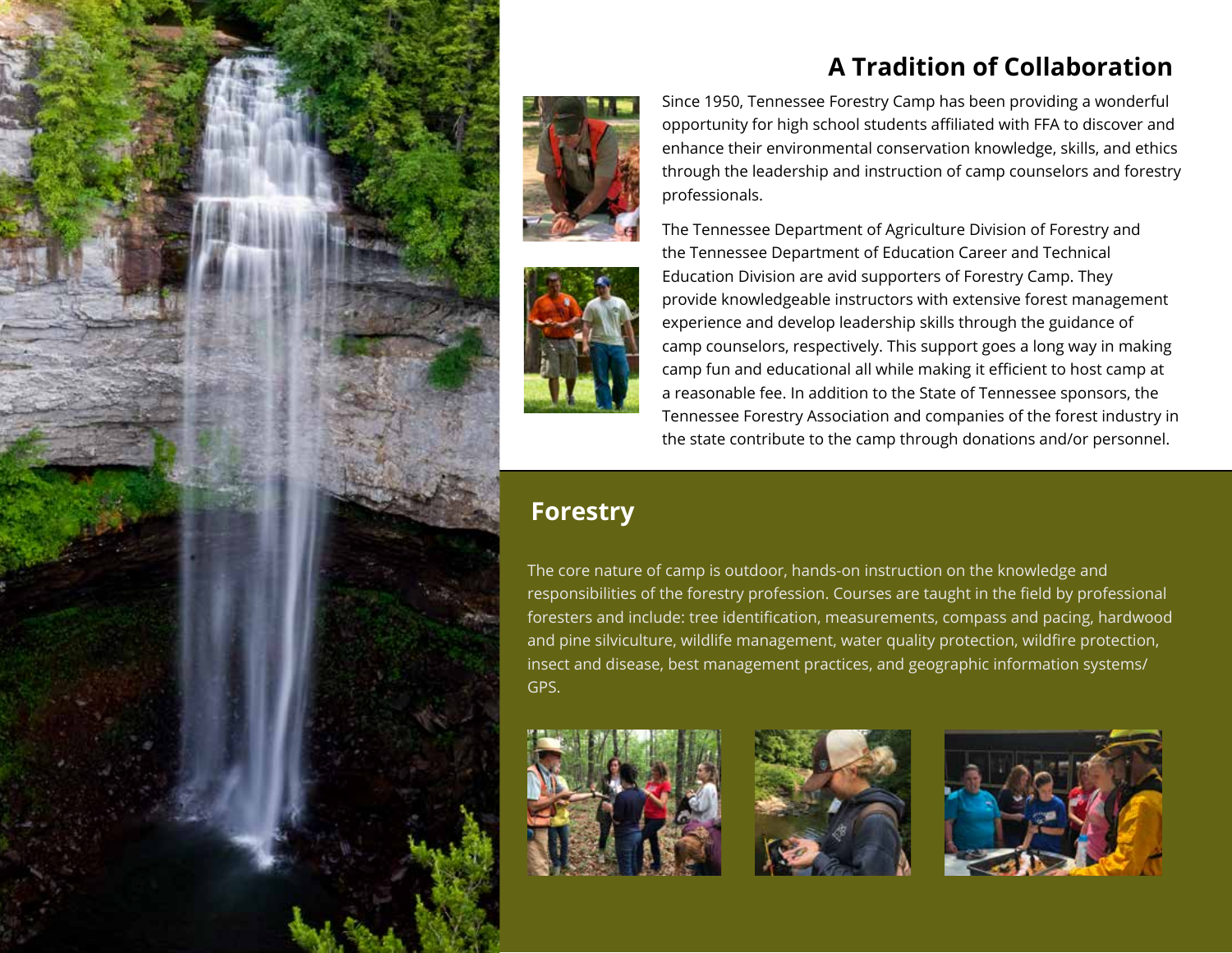

It is FFA's mission to make a positive difference in the lives of students by developing their potential for premier leadership, personal growth, and career success through agriculture education.



Forestry Camp facilitates this mission throughout the week in the field, around Camp, and at Assembly. For Assembly, groups rotate each night to lead the evening program, and individuals are given the opportunity to enhance their leadership skills, team build with their peers, and fortify their committment to the FFA organization.







While instruction of the forestry profession is the core mission of camp, there is still pleny of time to let loose, enjoy the surroundings, socialize with new friends, and just relax. Activities include basketball,

swimming, fishing, and horseshoes. There's even a horseshoe tournament. A Fall Creek Falls Park Ranger leads an interpretive hike of the park early in the week.

On Wednesday night, the faculty and counselors host a cookout and invite friends and family for a short visit. The cookout is followed by a forestry conclave where students compete in a variety of timber sports and camp games. The fun and games are then followed by a traditional bonfire and program led by the students.

## **Accommodations What to Bring**

Facilities include rustic unheated cabins with bunk beds, and three bathhouses. Girls have a separate group of cabins and bathhouse next door to the boys' groups. Meals and snacks are provided. First meal is 5:00 pm Sunday afternoon; last is lunch on Friday. Candy and soft drinks are offered for sale. Cellular phone coverage is spotty depending on carrier; a pay phone is available in the mess hall until 9:00 pm each night.





\* Field clothes (long pants, boots, coat, rain gear), plenty of underwear (especially socks), informal clothes, sports shoes. Weather can be very hot or wet and cold - come prepared. NO LAUNDRY FACILITIES ARE AVAILABLE, so bring enough clothes for the week.



- \* Sheets, blankets, pillows, sleeping bag. IT CAN GET COLD, and camp has no spare blankets.
- \* Towels & toiletry items (flip-flops are handy for getting to & from bath house)
- \* Pen or pencil, paper & clipboard
- \* Insect repellent
- \* Flashlight
- \* Insurance card; claim form if applicable
- \* Optional: camera, softball glove, swimwear, fishing pole, guitar, radio, etc.